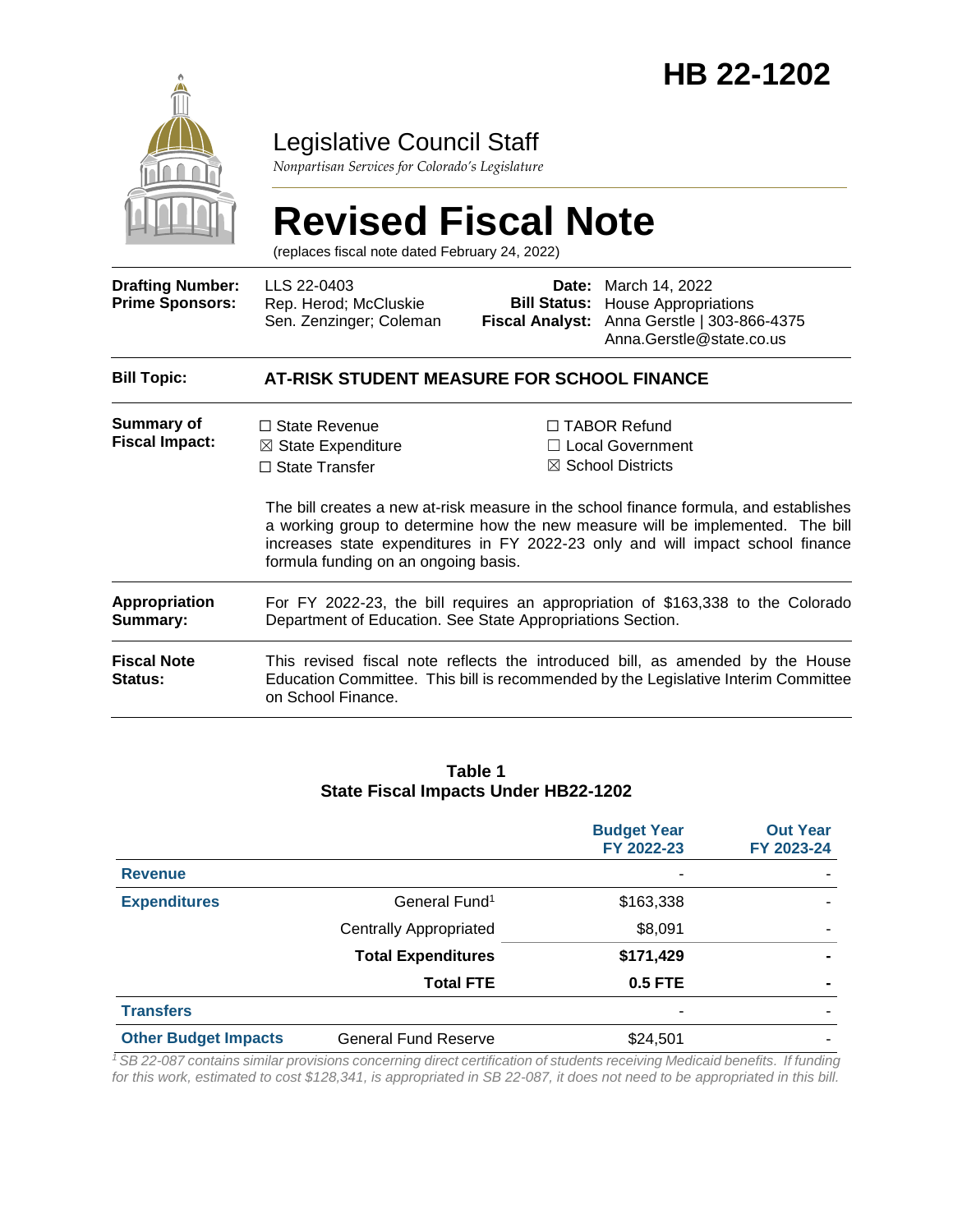Page 2

## Page 2<br>March 14, 2022 **HB 22-1202**

### **Summary of Legislation**

**New at-risk measure.** Beginning in FY 2023-24, the bill creates a new at-risk measure in the school finance formula to identify students who are at risk of below-average academic outcomes due to socioeconomic disadvantage or poverty. The new measure includes:

- a district's percentage of students certified as eligible for free lunch based on receipt of public benefits (SNAP, TANF, Food Distribution Program on Indian Reservation) or categorical eligibility (foster, homeless, migrant, runaway or head start), supplemented by the direct certification of students participating in Medicaid or Children's Basic Health Plan; and
- a neighborhood socioeconomic status index that weights student needs based on at least five socioeconomic status neighborhood factors, linked to each student's census block group.

**Working group.** The bill requires the Commissioner on Education to convene a working group to prepare for the implementation of the new measure. The working group consists of representatives from the Colorado Department of Education (CDE), Department of Health Care Policy and Financing (HCPF), the Colorado Department of Human Services (CDHS), and a variety of education-related groups.

The working group must meet by August 15, 2022, and report to the Legislative Interim Committee on School Finance, Joint Budget Committee, and education committees by January 31, 2023. The bill specifies what the working group may consider, including:

- collecting the necessary data to implement the measure;
- developing the neighborhood socioeconomic status index and determining the five index factors;
- determining how a student's neighborhood socioeconomic index value should be incorporated;
- conducting pre-implementation modeling and testing with actual data;
- considering the impact of the new measure on other programs; and
- determining the distribution of at-risk funding, how districts and charter schools will demonstrate that at-risk funding is being used to serve at-risk students, the process for initially identifying students, and the design of a hold-harmless provision.

The bill requires that CDE apply to participate in the federal demonstration project for direct certification for children receiving Medicaid benefits. If selected, CDE must enter into an agreement with HCPF to directly certify students enrolled in Medicaid as eligible for free and reduced price meals without further application.

#### **State Expenditures**

In FY 2022-23 only, the bill increases state General Fund expenditures in the Colorado Department of Education by \$171,429. It also may impact school finance formula funding beginning in FY 2023-24. These impacts are listed in Table 2 and detailed below.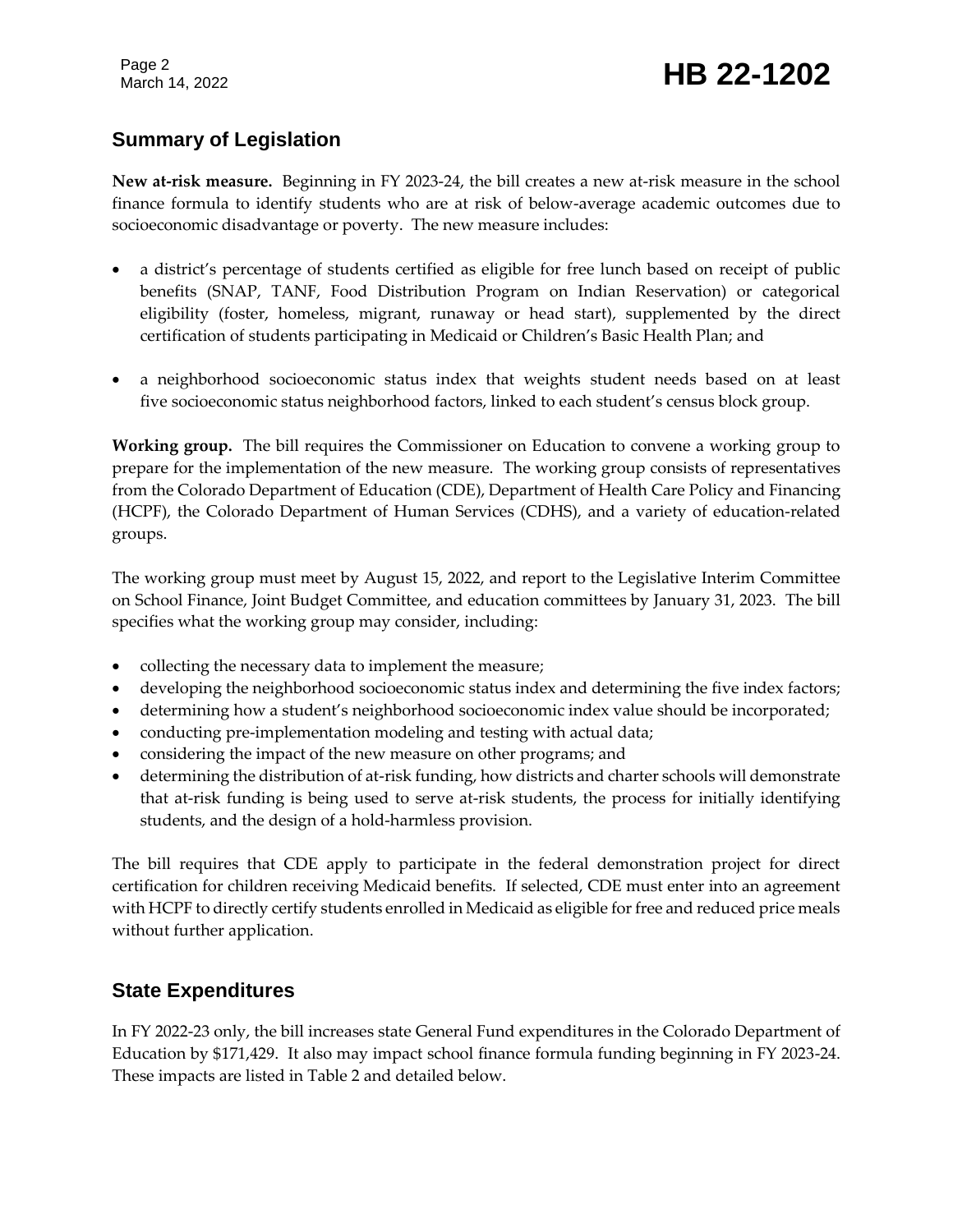### Page 3<br>March 14, 2022 **HB 22-1202**

|                                           |                   | FY 2022-23 | FY 2023-24 |
|-------------------------------------------|-------------------|------------|------------|
| <b>Department of Education</b>            |                   |            |            |
| <b>Personal Services</b>                  |                   | \$34,363   |            |
| <b>Operating Expenses</b>                 |                   | \$675      |            |
| <b>Capital Outlay Costs</b>               |                   | \$6,200    |            |
| <b>Meeting Costs</b>                      |                   | \$1,300    |            |
| <b>Information Technology Costs</b>       |                   | \$100,800  | ۰          |
| <b>Facilitator Costs</b>                  |                   | \$20,000   |            |
| Centrally Appropriated Costs <sup>1</sup> |                   | \$8,091    |            |
|                                           | <b>Total Cost</b> | \$171,429  | ۰          |
|                                           | <b>Total FTE</b>  | $0.5$ FTE  |            |

**Table 2 Expenditures Under HB22-1202**

<sup>1</sup> *Centrally appropriated costs are not included in the bill's appropriation.*

**Demonstration project.** CDE requires \$128,341, excluding centrally appropriated costs, and 0.4 FTE in FY 2022-23 only to apply for the federal demonstration project for direct certification of students receiving Medicaid benefits. Costs include one-time information technology costs to support the application and develop implementation processes, as well as to modify CDE data systems for Medicaid direct certification. It is estimated to require 880 hours, at a cost of \$100 per hour, plus \$12,800 to modify the current CDE nutrition data system. HCPF will also have an absorbable workload increase to enter into a data sharing agreement with CDE. Senate Bill 22-087 contains similar provisions and costs relating to this demonstration project; funding for these costs only need to be appropriated once.

**Working group.** CDE requires 0.1 FTE in FY 2022-23 only to support the working group and conduct the modeling related to the new factor, as well as \$20,000 for a facilitator and \$1,300 for in-person meeting expenses. Most working group meetings are assumed to be conducted online and the bill specifies that members of the working group are not reimbursed for expenses. The bill also increases workload for HCPF and CDHS to participate in the working group. No change in appropriations is required for those agencies.

**School finance.** Establishing a new measure for at-risk funding will impact school finance formula funding beginning in FY 2023-24. The exact impact will depend on how the components considered by the working group are implemented, such as determination of the neighborhood socioeconomic status index and how it is incorporated into the measure, the composition of at-risk factor funding based on the new measure, any hold harmless provisions, among other things. Because the details of have not yet been determined, potential changes to the individual district allocations and total state share of school finance cannot be estimated at this time.